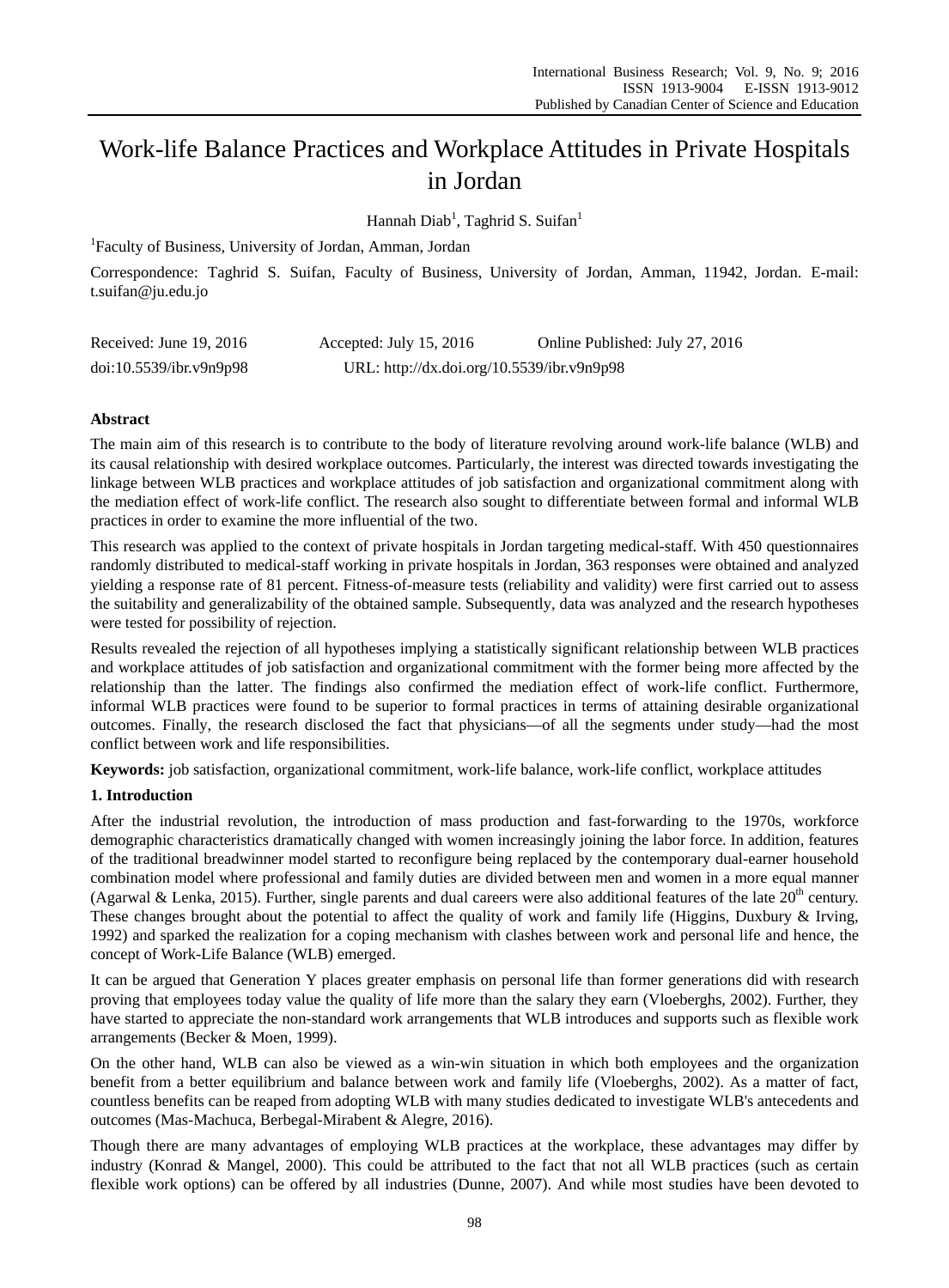investigate the role of gender and culture in WLB, little attention has been given to occupational differences (Moore, 2007).

Evidence suggests that WLB has gained vast popularity in the literature during the last two decades (Muna & Mansour, 2009; Koubova & Buchko, 2013). In fact, WLB is considered one of the most powerful tools that have been adopted and implemented by leading business enterprise giants such as Microsoft, Hewlett Packard (HP) and Shell (Dunne, 2007). Earlier studies such as Anderson, Coffey and Byerly (2002) stated that "few studies have incorporated a broad set of outcome variables, including attitudinal ones". A more recent research study by Waumsley (2010) called for extending research regarding conflict between work and personal life to employees without care-giving responsibilities. This is where this research comes into play where it sheds light on a topic that is virtually untapped in developing countries—not least in the MENA region. This research also attempts to investigate the relationship between WLB practices and a set of workplace attitudes; job satisfaction and organizational commitment—which has been called for in the literature.

Additionally, this research is conducted with the intention of igniting a discussion about the importance of WLB practices to be implemented in the private sector in Jordan—especially in Jordanian private hospitals. In addition, the research reveals the practices (the independent variable in this research) that have the most influence on the different workplace attitudes (the dependent variable in this case) in order to draw conclusions specific to a developing country like Jordan which, in turn, could be compared to other countries.

One can argue that the healthcare sector is one of the largest and fastest-growing sectors worldwide with expenditure exceeding 10 percent of most developed countries' gross domestic product (GDP). Specifically, Jordan's healthcare expenditure was 7.7 percent of total GDP (World Bank, 2013). In fact, Jordan has a reputable record in this filed as it has been regarded as a popular medical tourism destination with a ranking of first in the region and fifth globally (Oxford Business Group, 2009). And while western countries have dominated WLB research studies (Yildirima & Aycan, 2008), many research studies are calling out for conducting such studies in a non-western contexts (Roberts, 2007).

## **2. Literature Review**

## *2.1 WLB Concept Development*

It has been stated that the term work-family conflict was replaced in the literature with WLB to imply that personal life and work should not necessarily be seen as mutually exclusive. Instead, the two can co-exist in a balanced and complementary manner (Muna & Mansour, 2009; Jain & Nair, 2013).

Work-life conflict was described by Becker and Huselid (1998) as a lack of fit between work and life responsibilities and the goals of their organization. This lack of fit was due to the numerous problems encountered by employees working during unsocial hours and on long, tiring shifts.

After the introduction of WLB, outbursts of studies were published examining antecedents and consequences of WLB (Zhao & Namasivayam, 2012; Koubova & Buchko, 2013; Mas-Machuca et al., 2016) with strong correlations drawn between WLB and psychological and physical health (Felstead, Jewson, Phizacklea & Walter, 2002; Karatepe, 2012). As a result, employers started to introduce workplace policies conducive to WLB (Burke 2000).

#### *2.2 WLB in Practice*

At the beginning, WLB was exclusively linked to women's issues (Moore, 2007; Mas-Machuca et al., 2016). This narrow view has mainly restricted WLB to pertain to family obligations that the every-day working woman faces (Parasuraman & Simmers, 2001). Therefore, initially, the concept of WLB was not exploited and mostly oriented towards family-friendly polices (Wise & Bond, 2003; Mas-Machuca et al., 2016). Soon after, studies started to extend WLB to include a diverse range of the workforce including men who face distress attempting to balance between their work and personal life (Burke 2000). In addition, Waumsley (2010) was able to demonstrate that not only employees with family obligations were facing WLB challenges, but single employees face such struggles as well.

In particular, one concept that has gained spotlight in WLB literature is flexible-work (Dunne, 2007; Beauregard & Henry, 2009). Though flexible-work has been extensively explored in the literature, it's considered a poorly understood and ambiguous term (Hill et al*.*, 2008) without a particular scale measuring it. In Smith and Carroll's (2002) research, flexible-work hours were the preferred method of utilizing WLB.

In light of the above, WLB can be described as a multi-dimensional concept. Some researchers such as Anderson et al. (2002) have segmented WLB into formal and informal practices with claims that the importance of informal support needs to be realized at the workplace (Ahmad & Omar, 2012). Others have even argued that informal practices surpass formal ones in positively impacting employees' ability at WLB (Allen 2001; Hammer, Neal, Newsom, Brockwood & Colton, 2005).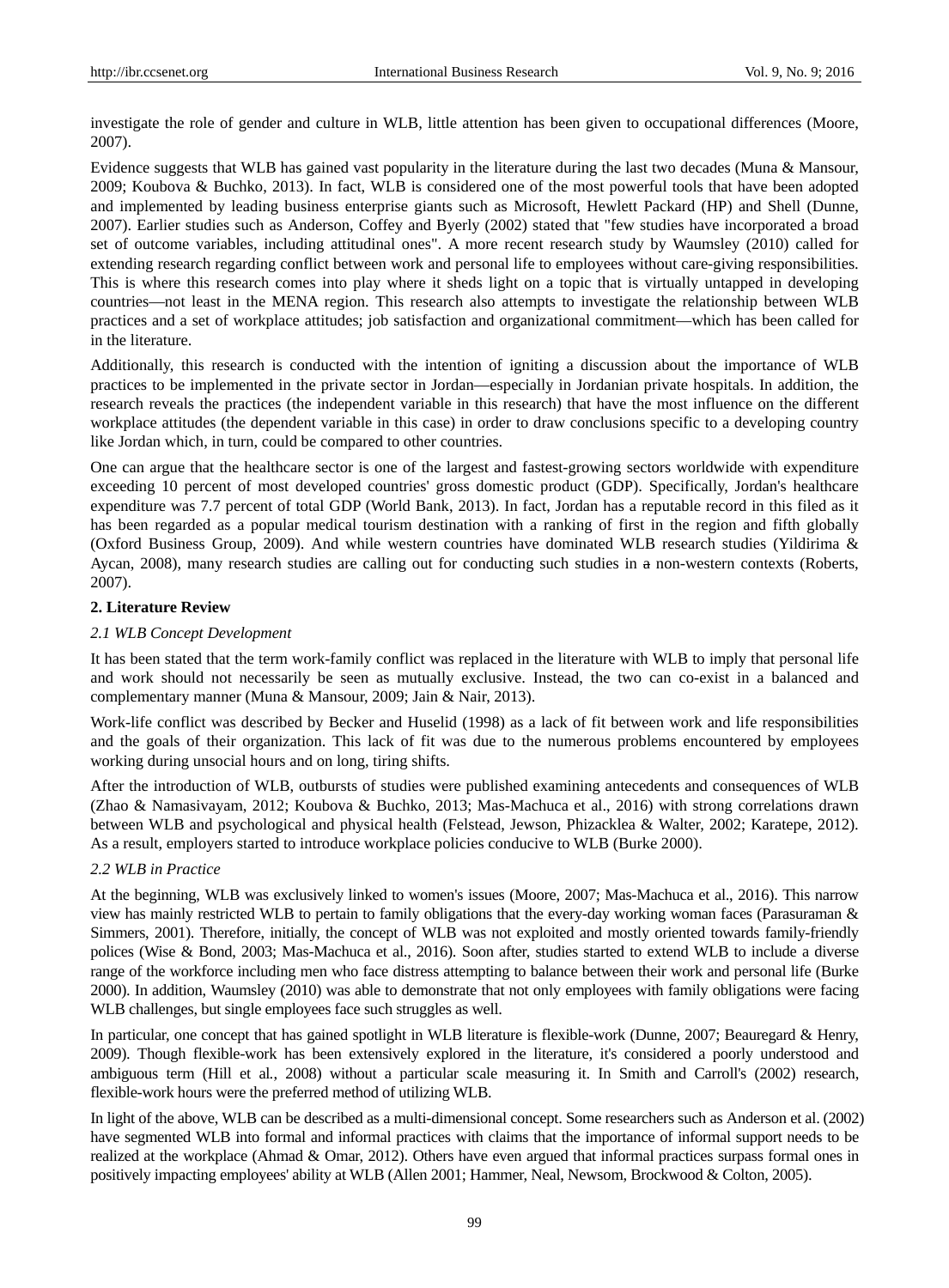## *2.3 WLB Practice Advantages*

Research has proved that implementing WLB practices results in a win-win situation where both employees and the employer reap numerous benefits (Vloeberghs, 2002). For employees, WLB practices mean more flexibility to fit in family and personal needs, increased autonomy, empowerment, greater motivation, reduced stress and increased opportunities to pursue career aspirations whilst balancing domestic responsibilities (Dunne, 2007; Helmle, Botero & Seibold, 2014). However, not only are the outcomes beneficial to employees, employers gain from the advantages enjoyed by employees, too. In the simplest form, companies implementing WLB practices, especially those related to flexible-work options, save on overheads (e.g. employees working from home), attract higher skilled employees, retain morale and motivation among staff which will—down the road—trigger a chain of reactions leading to increased efficiency, improved customer satisfaction, improved competitiveness as well as lower absenteeism and turnover (Dunne, 2007).

## *2.4 Linking WLB to Workplace Attitudes*

Some researchers took on specific WLB practices and investigated their relationship with certain attitudes and behaviors. For example, Mas-Machuca et al. (2016) studied the linkage between WLB and organizational pride. Organizations are realizing the benefits of utilizing WLB practices thanks to the vast amount of research studies in the last decade that have uncovered the importance of such practices (Deery & Jago, 2015).

Adding to the above, it has been proven that WLB practices have a positive relationship with organizational commitment (Thompson, Beauvais & Lyness, 1999; Deery & Jago, 2015). Employers choosing to discard this important factor will lead to unfavorable outcomes such as lower employee morale and decreased organizational commitment (Hughes & Bozionelos, 2007). Specifically, flexible work schedules, flexible work hours, parental leaves, financial assistance and family-supportive services have a direct relationship with organizational commitment and loyalty (Beauregard & Henry, 2009).

Job satisfaction is another important workplace attitude that has been thoroughly studied in relation to WLB practices (Deery & Jago, 2015; Mas-Machuca et al., 2016). For instance, Beauregard and Henry (2009) arrived at a positive relationship between the two and so did Mas-Machuca et al. (2016). Moreover, many studies have mostly shed light on the negative relationship between job satisfaction and work-family conflict (Anderson et al., 2002; Lu, Kao, Chang, Wu & Cooper, 2008). On the other hand, Moore (2007) claimed that there is no real relationship between the WLB practices and job satisfaction.

Several studies have argued that formal WLB practices alone do not produce a significant effect on workplace behaviors and attitudes (Ahmad & Omar, 2012) but informal practices should also be taken into consideration. In fact, informal WLB practices affect workplace attitudes such as job satisfaction on a higher level than formal ones (Anderson et al., 2002; Ahmad & Omar, 2012). Brummelhuis and van der Lippe (2010) described these informal WLB practices as an organization's positive culture that is family-responsive and WLB-friendly.

A popular mediator that has gained spotlight in WLB literature is work-life conflict where researchers attempted to discover practices that mitigate the conflict employees undergo balancing the demands of their work and personal life (Helmle et al., 2014). Zheng, Molineux, Mirshekary and Scarparo (2015) defined work-family conflict as the opposite of WLB in which the pressures from work and family domains are conflicting with each other. Moreover, evidence points towards work-life conflict having negative relationships with turnover intentions (Waumsley, 2010) and job satisfaction (Helmle et al., 2014).

Earlier studies in this regard have split views with some the likes of Thompson et al. (1999) and Frye and Breaugh (2004) reporting a significant negative relationship between WLB practices and work-life conflict while, on the other hand, Blum, Fields and Goodman (1994) and Premeaux, Adkins and Mossholder (2007) reported the exact opposite with no effects of WLB practices on work-life conflict levels indicating that offering WLB practices will not necessarily result in lower work-life conflict levels (Beauregard & Henry, 2009).

This is where this research comes into play contributing to filling the gap in the literature when it comes to examining WLB practices in developing countries. This is accomplished through investigating WLB in a highly demanding context (*i.e.* healthcare) in Jordan in order to raise awareness about this critical concept and its potential benefits for organizations, employees and society as a whole.

# **3. Method**

## *3.1 Measures*

- Schedule Flexibility (formal WLB practice): Schedule flexibility refers to the flexibility granted to employees in choosing their start and finish times usually around a band of core hours where each employee must be present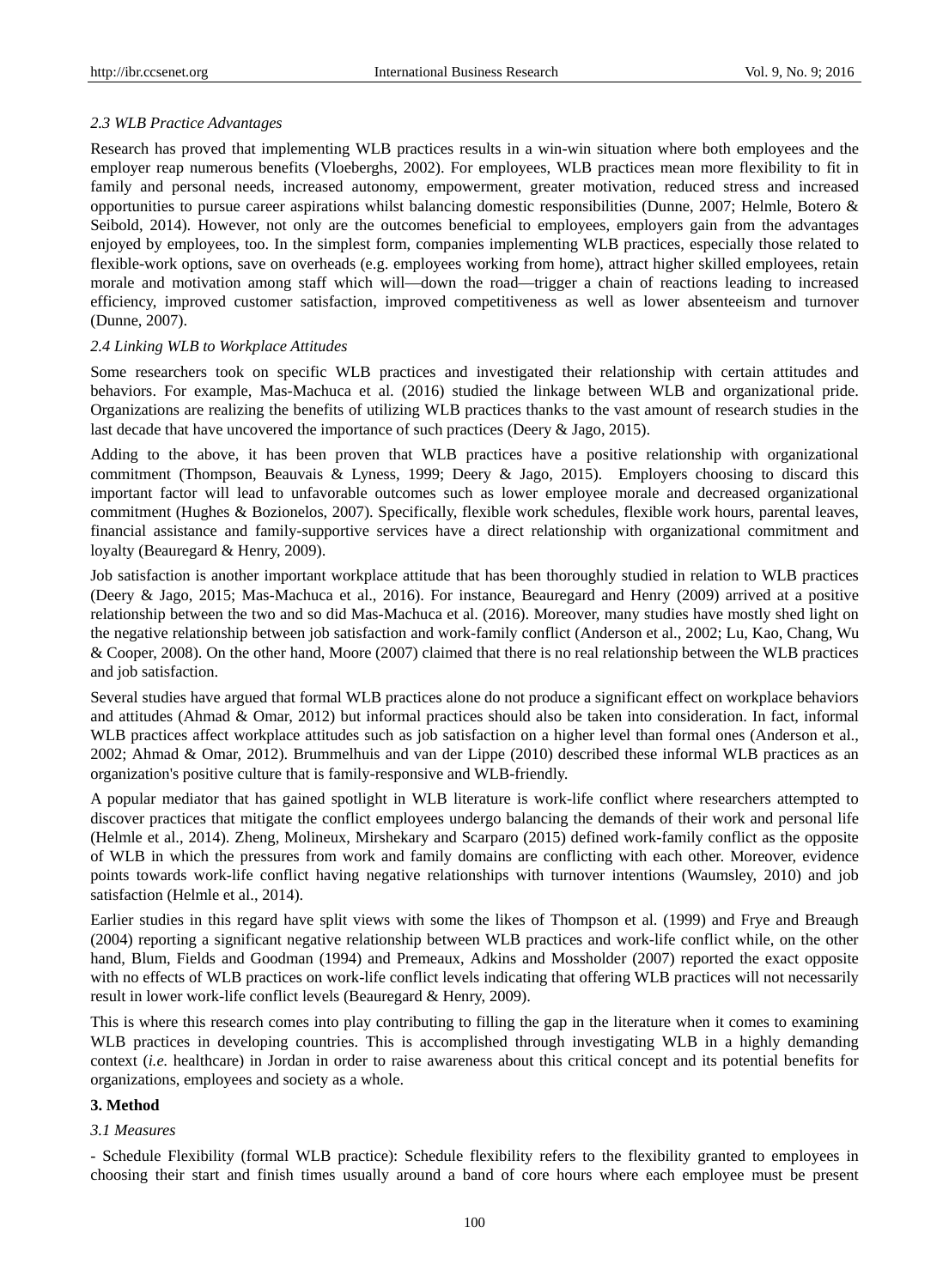(Anderson et al., 2002; Hill et al*.*, 2008). To measure this, the scale used by Shockley and Allen (2007) based on the measure developed by Hyland (2000) was utilized. The five-point scale has been found to have a Cronbach's alpha of 0.84. The researchers also added two items bringing the overall Cronbach's alpha to 0.743.

- Manger Support and Job Autonomy (informal WLB practices): While manager support was measured using a six-item scale derived from Anderson et al.'s (2002) study with a Cronbach's alpha of 0.89, job autonomy—which refers to the degree of freedom and discretion provided to employees to schedule work and choose the appropriate procedures to use in carrying out the job (Hackman & Oldham, 1976)—was measured using a three-item scale developed by Thompson and Prottas (2005) with a Cronbach's alpha of 0.71.

- Job satisfaction (workplace attitude): According to Yang and Hwang (2014), the direct way to measure this construct is through asking employees about their self-assessed satisfaction level. Here, job satisfaction is measured using an eight-item scale developed by de Menezes (2012) with a Cronbach's alpha of 0.85.

- Organizational commitment (workplace attitude): Reflects the extent to which workers feel part of the organization they work for and are devoted to its success (Meyer & Allen, 1997). Here organizational commitment is measured combining de Menezes' (2012) three-scale items having a Cronbach's alpha of 0.85 with three items from Allen and Meyer's (1990) scale with a reported Cronbach's alpha of 0.85.

- Work-Life Conflict: In particular the well-known Netemeyer, Boles and McMurrian's (1996) scale was used with a reliability coefficient of 0.89 (Boyar, Carson, Mosley Jr, Maertz Jr and Pearson, 2006). Because the scale was mainly developed to measure work-*family* conflict, it focused on work and family issues, therefore this research used the scale with the word adaptations introduced by Waumsley (2010) in order to include all aspects of life, hence the term work-*life* conflict.

## *3.2 Population and Sample*

The targeted population in this research is medical-staff working in private hospitals in Jordan. Medical-staff include all personnel who professionally provide care to patients in a direct or indirect manner (such as physicians, nurses, pharmacists, lab technicians, midwives, etc.).

Numbers of medical staff in private hospitals amount to 35,689 (Jordanian Ministry of Health [MOH], 2014) which constitute the population of this research. The collected research sample was 363 and was extracted based on simple random sampling. Questionnaires were distributed to medical-staff currently working for private hospitals in Jordan. Worthy of mentioning is that there are 61 private hospitals in Jordan to date (MOH, 2014).

## *3.3 Research Hypotheses*

The main hypothesis of this research concerns the relationship between the set of WLB practices and set of workplace attitudes mediated by the mediating variable as follows:

H0: There is no statistically significant relationship between WLB practices and workplace attitudes mediated by work-life conflict**.** 

Based on this, the following sub-hypotheses and sub sub-hypothoses were derived:

H01: There is no statistically significant relationship between WLB practices and job satisfaction.

 $H<sub>011</sub>$ : There is no statistically significant relationship between schedule flexibility and job satisfaction.

 $H<sub>012</sub>$ : There is no statistically significant relationship between manager support and job satisfaction.

 $H<sub>013</sub>$ : There is no statistically significant relationship between job autonomy and job satisfaction.

 $H<sub>02</sub>$ : There is no statistically significant relationship between WLB practices and organizational commitment.

 $H<sub>021</sub>$ : There is no statistically significant relationship between schedule flexibility and organizational commitment.

H022: There is no statistically significant relationship between manager support and organizational commitment.

 $H_{023}$ : There is no statistically significant relationship between job autonomy and organizational commitment.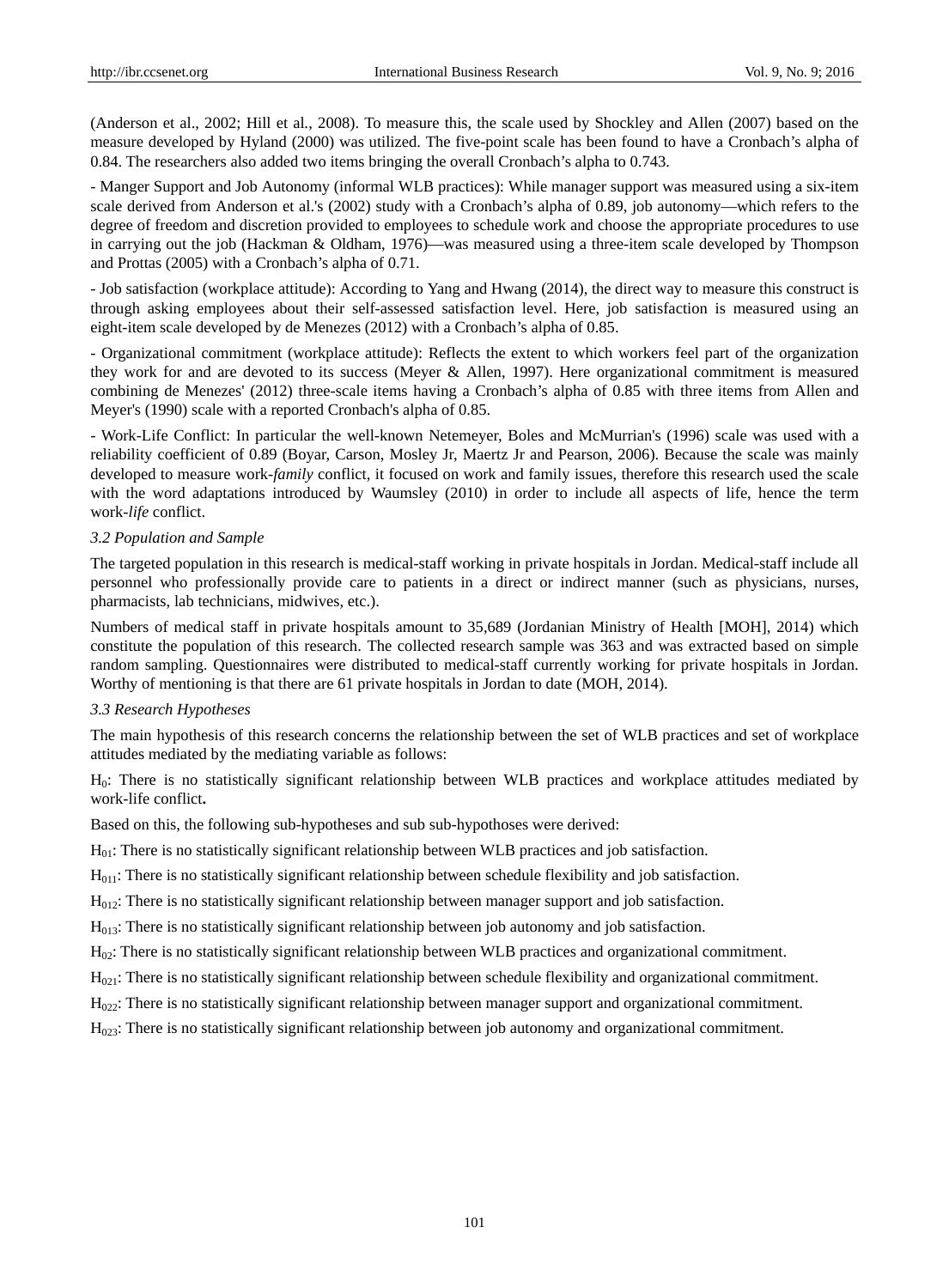## *3.4 Research M Model*

Based on the discussion, the model was built and its framework is presented in Figure 1.



Figure 1. Research Model

## *3.5 Validity*

A simple form of content validity that was utilized in this research is face validity, where the questionnaire—in the design phase—was presented to several educational experts in the field of business to gain from their input and relevant expertise. Their input, feedback and recommendations were taken into account before finalizing the final questionnaire.

To test for construct validity, factor analysis was performed and for the purpose of this research, exploratory factor analysis (EFA) was selected as the preferred analysis method. Reasons behind this choice of EFA include its ability to detect and assess the uni-dimensionality of a theoretical construct, prove an underlying theory and evaluate the construct validity of a measure or a scale (Williams, Massey Grajales & Kurkiewicz, 2013).

After confirming the adequacy of the sample size, analysis revealed a KMO index of 0.917 which is considered a high value and indicating that the data is thus adequate. In addition, the Bartlett's Test of Sphericity was significant  $(Sig. = 0.00)$  which verifies, once again, the suitability of the data.

After demonstrating the suitability of the sample data, the next step in EFA is factor extraction. To produce a more interpretable solution, promax rotation was performed to produce factors that are correlated. A pattern matrix is generated and all items were loaded onto one of the three factors. The six items of manager support loaded onto factor 1 while the four items of job autonomy loaded onto factor 2. Loaded on factor 3 were the four items of job satisfaction.

In addition, the correlation coefficients between the independent variables were calculated and none of these exceeded the cut-off point of 0.70. This implies that there are no inter-dependencies between the variables and, therefore, are free from multicol linearity.

#### 3.6 Reliability

The reliability of the questionnaire was obtained by calculating the Cronbach's alpha for each scale. Results disclosed that all variables exceeded the cut-off point Cronbach's alpha of 0.70 indicating a high internal reliability and consistency. These findings were important to defend the reliability of the used scales and the overall research.

#### **4. Results**

The analysis was conducted using SPSS Statistics 22.00 and Microsoft Excel 2010. Descriptive statistics of the research variables were first analyzed.

| Variable                     | Mean   | Std.<br>Deviation | Coefficient<br>of<br>Variance (CV) | Level of Agreement         |
|------------------------------|--------|-------------------|------------------------------------|----------------------------|
| <b>Independent Variables</b> |        |                   |                                    |                            |
| Schedule Flexibility         | 3.1364 | 0.8730            | 0.2783                             | <b>Relatively Positive</b> |
| <b>Manager Support</b>       | 3.5689 | 0.8975            | 0.2515                             | <b>Relatively Positive</b> |
| <b>Work Autonomy</b>         | 3.1439 | 0.9030            | 0.2872                             | <b>Relatively Positive</b> |
|                              |        |                   |                                    |                            |
| <b>Mediating Variable</b>    |        |                   |                                    |                            |
| Work-Life Conflict           | 3.3052 | 0.8999            | 0.2722                             | <b>Relatively Positive</b> |
|                              |        |                   |                                    |                            |
| Dependent Variables          |        |                   |                                    |                            |
| <b>Job Satisfaction</b>      | 3.3571 | 0.6794            | 0.2023                             | <b>Relatively Positive</b> |
| Organizational Commitment    | 3.6165 | 0.8631            | 0.2387                             | <b>Relatively Positive</b> |

Table 1. Descriptive Statistics of the Research Variables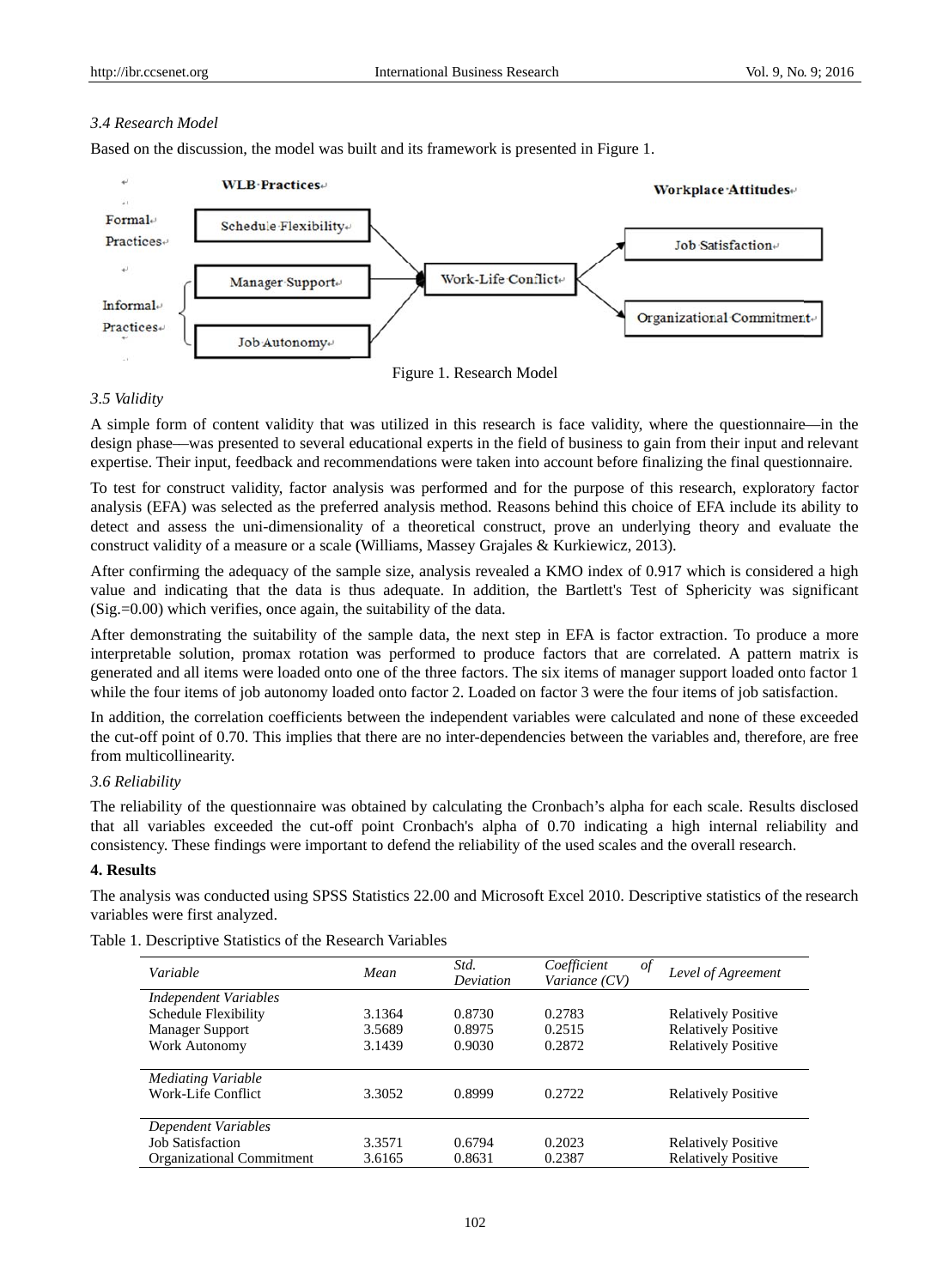Table 1 reveals important information about the descriptive statistics of the variables under study. Since each variable was measured on a 5-point Likert scale, the mean outcome was explained with respect to the scale's interpretation. This implies that a mean outcome over a value of (3) points to a high level of agreement, while values below (3) imply a lower level of agreement.

It can be argued that because values are slightly over 3 then, on average, respondents agree that both schedule flexibility and job autonomy were implemented at their work to a moderate extent. At the same time, respondents rated manager support implemented at their work somewhat high.

As for the dependent variables, the means were 3.36 and 3.62 for job satisfaction and organizational commitment, respectively. As seen, there is quite a difference between the variables with organizational commitment rating higher (with the value of 3.62) than job satisfaction (with the value of 3.36).

Finally, for the mediating variable (work-life conflict), the mean was 3.31 and the coefficient of variance was 0.27 and so it is concluded that respondents rated work-life conflict they experience quite high with low variability between responses.

#### *4.1 Sub-Hypotheses Testing*

To test the sub-hypotheses, the data was first tested for fitness-of-use to be analyzed by linear regression analysis. After confirming adequacy of data, linear regression analysis was carried out to test each sub-hypothesis as well as the sub sub-hypotheses.

The first sub-hypothesis  $(H<sub>01</sub>)$  assumes the following:

## *H01: There is no statistically significant relationship between WLB practices and job satisfaction.*

Testing out the hypothesis through multiple regression analysis revealed a Pearson's coefficient of correlation (R=0.526) which is an indication of a strong positive relationship between WLB practices and job satisfaction. Further, the coefficient of determination ( $R^2$ =0.277) suggests that 27.7 percent of the variation in job satisfaction is attributed to WLB practices. Further, ANOVA results concluded that the significance level is less than 0.05 leading to the rejection of the hypothesis.

Breaking down and testing the sub-hypothesis to examine what each WLB practice contributes to the dependent variable (job satisfaction) resulted in the following analyses:

#### *H011: There is no statistically significant relationship between schedule flexibility and job satisfaction.*

Testing the above hypothesis through regression analysis resulted in a Pearson correlation coefficient of 0.418 implying a positive relationship between schedule flexibility and job satisfaction. In fact, based on the coefficient of determination  $(R^2)$ , schedule flexibility explains 17.5 percent of job satisfaction. Further, ANOVA results revealed a significance level below 0.05 leading to the rejection of the null hypothesis.

To test the relationship between manager support and job satisfaction, again regression analysis was performed on the following hypothesis:

#### *H012: There is no statistically significant relationship between manager support and job satisfaction.*

Results of the analysis showed that the significance level was below 0.05 leading to yet another rejection of the null hypothesis. Here, the correlation coefficient's value (R=0.461) suggests quite a strong positive association between manager support and job satisfaction. In fact, 21.2 percent of variance in job satisfaction is explained by manager support.

Now for the last WLB practice; job autonomy, regression analysis was conducted on the last hypothesis in this category (the effects of WLB practices on *job satisfaction*):

#### *H013: There is no statistically significant relationship between job autonomy and job satisfaction.*

Analysis outcomes confirm a relationship between job autonomy and job satisfaction. The significance level was less than  $0.05$  and the correlation coefficient (R=  $0.442$ ) suggests a positive relationship between the two variables. However, it can be observed that the coefficient of determination  $(R^2=0.196)$  was slightly lower than the coefficients calculated in the previous two sub sub-hypotheses suggesting that 19.6 percent of variance in job satisfaction is explained by job autonomy.

The second sub-hypothesis to be tested involves WLB practices and *organization commitment* and is stated as follows:

*H02: There is no statistically significant relationship between WLB practices and organizational commitment.*

Pearson's coefficient of correlation was calculated (R=0.386) and implies a strong positive relationship between WLB practices and organizational commitment. Exploring the coefficient of determination  $(R^2=0.149)$  uncovered that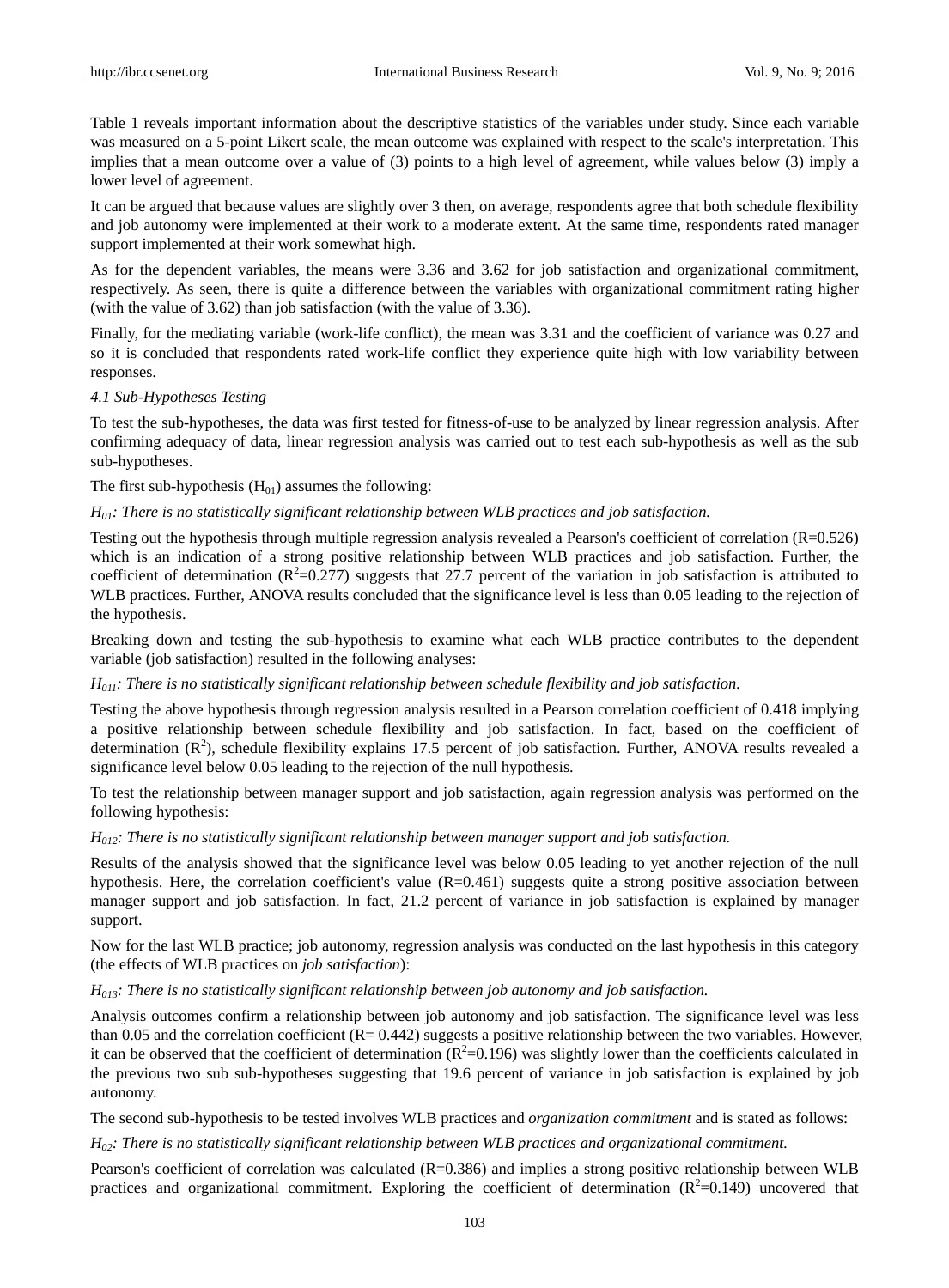approximately 15 percent of the variation in organizational commitment is attributed to WLB practices. One can also deduce that though there is a positive relationship between WLB practices and job commitment, it is not as strong as with job satisfaction. Further, ANOVA results showed the significance level to be less than 0.05 leading to a rejection of the hypothesis and hence accepting the alternative hypothesis of a relationship between WLB practices and organizational commitment.

Similar to the analysis conducted on the first sub-hypothesis, the researcher sought to examine the relationships between different practices of WLB with organizational commitment. The first sub sub-hypothesis examined was the relationship between job satisfaction and organizational commitment.

*H021: There is no statistically significant relationship between schedule flexibility and organizational commitment.* 

Running the regression analysis, results led to the rejection of the null hypothesis. Moreover, the correlation coefficient suggests a positive relationship between the two variables. The coefficient of determination, on the other hand, was not much higher ( $R^2$ =0.105) with only 10.5 percent of the variance in organizational commitments attributed to schedule flexibility.

As for the relationship between manager support and its relationship with organizational commitment, the following hypothesis was analyzed.

#### *H022: There is no statistically significant relationship between manager support and organizational commitment.*

The significance level was less than 0.05 and the null hypothesis was, therefore, rejected. It can also be observed that there is a positive relationship taking into account Pearson's correlation coefficient. Also, taking a look at the coefficient of determination, it can be concluded that 12.1 percent of variance in organizational commitment is attributed to manager support.

The final hypothesis to be analyzed examined the relationship between job autonomy and organizational commitment:

*H023: There is no statistically significant relationship between job autonomy and organizational commitment.* 

Results here also revealed significance and, as a result, the null hypothesis was rejected. Nonetheless, the coefficient of correlation showed a positive relationship between job autonomy and organizational commitment—though not a very strong one. Finally, taking a look at the coefficient of determination  $(R^2=0.081)$ , it's concluded that job autonomy only contributes to 8.10 percent to the variance of organizational commitment.

#### *4.2 Main Hypothesis Testing*

The main aim of this study is to investigate the relationship between WLB practices and two workplace attitudes mediated by work-life conflict. The main hypothesis statement is as follows:

## *H0: There is no statistically significant relationship between WLB practices and workplace attitudes mediated by work-life conflict.*

Results carried evidence to reject the null hypothesis. This is due to the fact that the significance levels were below the critical value of 0.05 establishing a relationship between WLB practices and the two workplace attitudes.

As for the amount of variance in the dependent variables explained by the independent variables, the coefficient of determination comes into play with the analysis revealing  $(R^2=0.275)$  for job satisfaction. This implies that WLB practices altogether explain 27.5 percent of variance in job satisfaction. The coefficient of determination for organizational commitment, on the other hand, had a value of  $(R^2=0.144)$  suggesting that 14.4 percent of variance in organizational commitment is attributed to WLB practices.

To pinpoint which WLB practice contributed the most to the model and thus had the most effect on the dependent variable (job satisfaction), a look at the previous analysis reveals that the WLB practice with the highest correlation coefficient is manager support explaining over 21 percent of the variance in job satisfaction.

Finally, to investigate which WLB practice had the most significant effect on the model and thus on organizational commitment, it is evident that, once again, manager support is the variable with the highest coefficient of determination followed by job satisfaction and job autonomy, respectively As a matter of fact, manager support accounts for approximately 12 percent of variance in organizational commitment.

#### *4.3 Testing the Mediating Effect of Work-life Conflict*

To test the mediating effect of work-life conflict between the established relationship between WLB practices and workplace attitudes, Sobel's test was conducted (Sobel, 1982). Two analyses were conducted here; one where the dependent variable was job satisfaction and the other where the dependent variable was organizational commitment.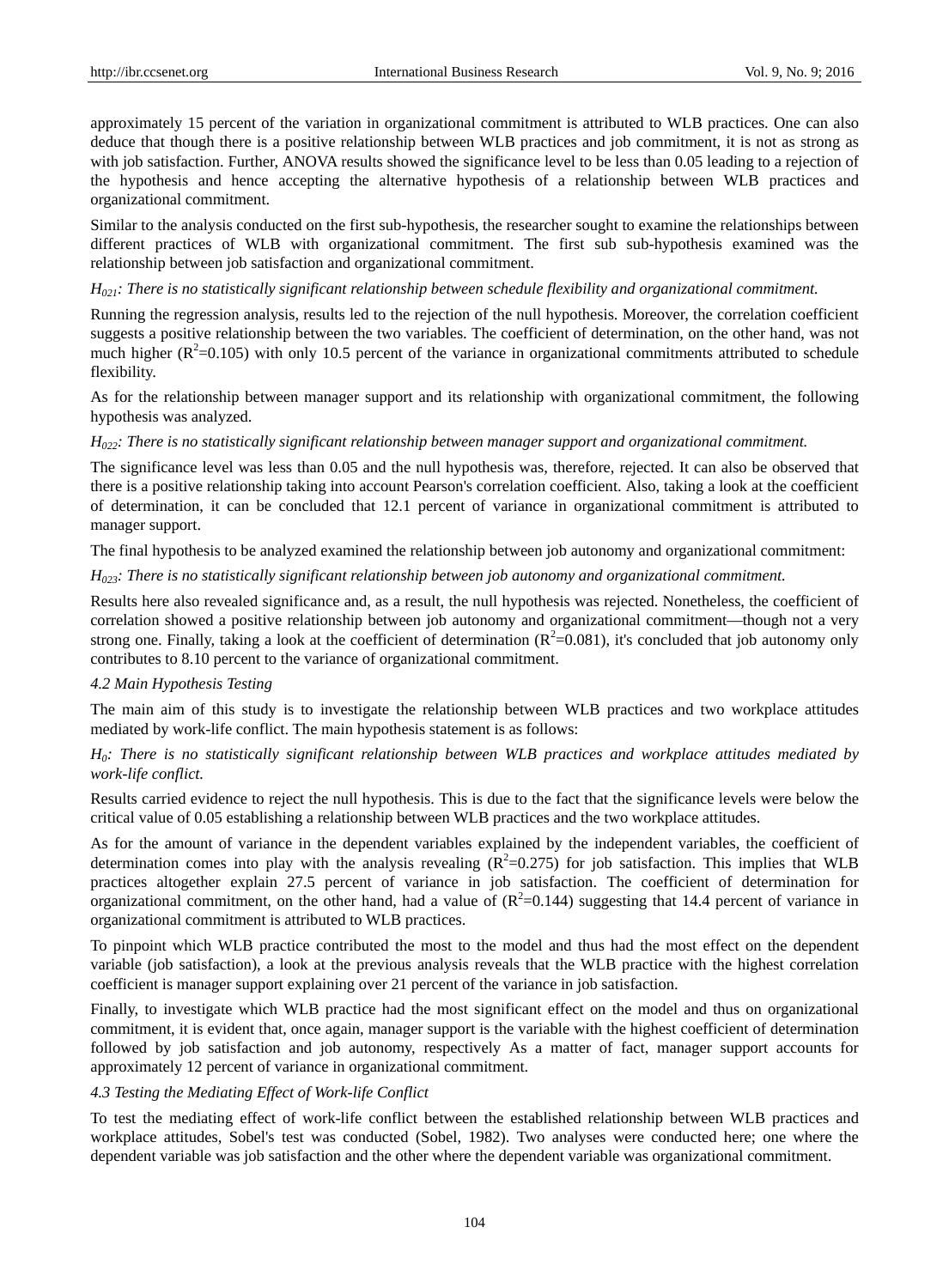- 1. First considering job satisfaction as the dependent variable (where a=-0.275,  $b_1 = -0.115$ ,  $s_a = 0.062$  and  $s_{b1} = 0.039$ ), the test was run and resulted in a significance value (p-value=0.014) less than 0.05 revealing that work-life conflict does indeed play a mediating role between WLB practices and job satisfaction. In other words, though WLB practices have a positive effect on job satisfaction, their relationship is mediated by work-life conflict.
- 2. Secondly, when organizational commitment was set as the dependent variable. The values were (a=-0.275,  $b_2 = 0.148$ ,  $s_a = 0.062$  and  $s_{b2} = 0.050$ ). Entering these values into the Sobel test calculator uncovered significance (since the p-value is less than 0.05) and the role of the mediating variable is thus confirmed.

In conclusion, the previous results confirm what former studies have proven; a relationship between WLB practices and workplace attitudes (job satisfaction and organizational commitment) mediated by work-life conflict.

#### **5. Discussion**

Perhaps the most important deduction from the analysis is the evidence of a positive relationship between the main independent and dependent variables of the study which coincides with former studies (such as Anderson et al., 2002).

For starters, of the workplace attitudes, job satisfaction was the most affected variable by WLB practices among the dependent variables. This shows that implementing WLB practices serves well and medical-staff working in hospitals, which offer a combination of schedule flexibility, manager support and job autonomy actually do feel greater satisfaction towards their jobs. And while WLB practices exercise more impact on job satisfaction, organizational commitment is also positively affected by WLB practices.

Examining the relationship in more detail unravels the role of work-life conflict mediating the relationship between WLB practices and workplace attitudes. In fact, the sampled medical-staff who struggled with work-life conflict felt less satisfaction towards their jobs and were less committed to the hospital they worked at. This places the spotlight right on WLB practices as the initiator of the whole chain of relationships which coincides with both Hughes and Bozionelos (2005) and Anderson et al.'s (2002) findings.

Though all WLB practices had a profound effect on job satisfaction, manager support was the most influential followed by job autonomy and schedule flexibility, respectively. These results are quite expected from employees (such as nurses, physicians, etc.) working in such highly stressful environments, and who are in need of management support (Kramer, Maguire, Schmalenberg, Brewer & Burke, 2007). Moreover, job autonomy is also high on the respondents' list with nearly 20 percent of variability explained by this WLB practice. One justification for schedule flexibility having the lowest relationship with job satisfaction might be due to the fact that there isn't much flexibility to play around with in medical-staff's schedules, or perhaps medical-staff are more appreciative of the informal practices of manager support and job autonomy than formal ones.

As for organizational commitment, similar to job satisfaction, medical-staff perceived manager support the most influential. This finding is expected because medical-staff working in a highly stressful work environment will need managerial support which will naturally result in reciprocal feelings of loyalty towards the hospital they work at. The second most influential WLB practice was flexible scheduling followed by job autonomy, respectively.

From the above, one can draw an inference that informal WLB practices (manager support and job autonomy) were perceived of higher value to medical-staff than the formal WLB practice (schedule flexibility). This conclusion is in agreement with previous studies that encourage the implementation of informal WLB practices being most favorable amongst employees to be implemented at the workplace. Informal practices even surpass formal policies and lead to higher levels of job satisfaction and organizational commitment (Allen 2001; Hammer et al., 2005).

Drawing conclusions that are specific to Jordan and taking into account the occupational differences between the sample's medical-staff, pharmacists seemed to enjoy schedule flexibility the most. For manager support, nurses, lab and radiology technicians and pharmacists rated manager support quite high, while physicians did not hold the same opinion. It's also of importance to take into account that physicians were the segment who admitted struggling with WLB the most. This is expected as there have been many studies dedicated to investigate the struggles physicians face in balancing their work and life (Shanafelt et al., 2012). When it comes to physicians' work-life conflict, this study exhibited outcomes similar to former studies which is the norm since the majority of physicians (77 percent—to be exact) who completed this study are young physicians with less than 10 years of work experience. The statistics here imply that these young physicians are either general practitioners (GP) or resident doctors and it's a known fact that these two segments are highly vulnerable to get trapped in the work-life conflict dilemma.

#### *5.1 Practical Implications*

For many years, the healthcare industry has been concerned with the extremely high levels of stress and work-life conflict medical-staff face that lead to burnout among other possible dreadful outcomes (Vahey, Aiken, Sloane, Clarke & Vargas, 2004). Therefore, having the knowledge of how to mitigate the perceptions of work-life conflict and foster an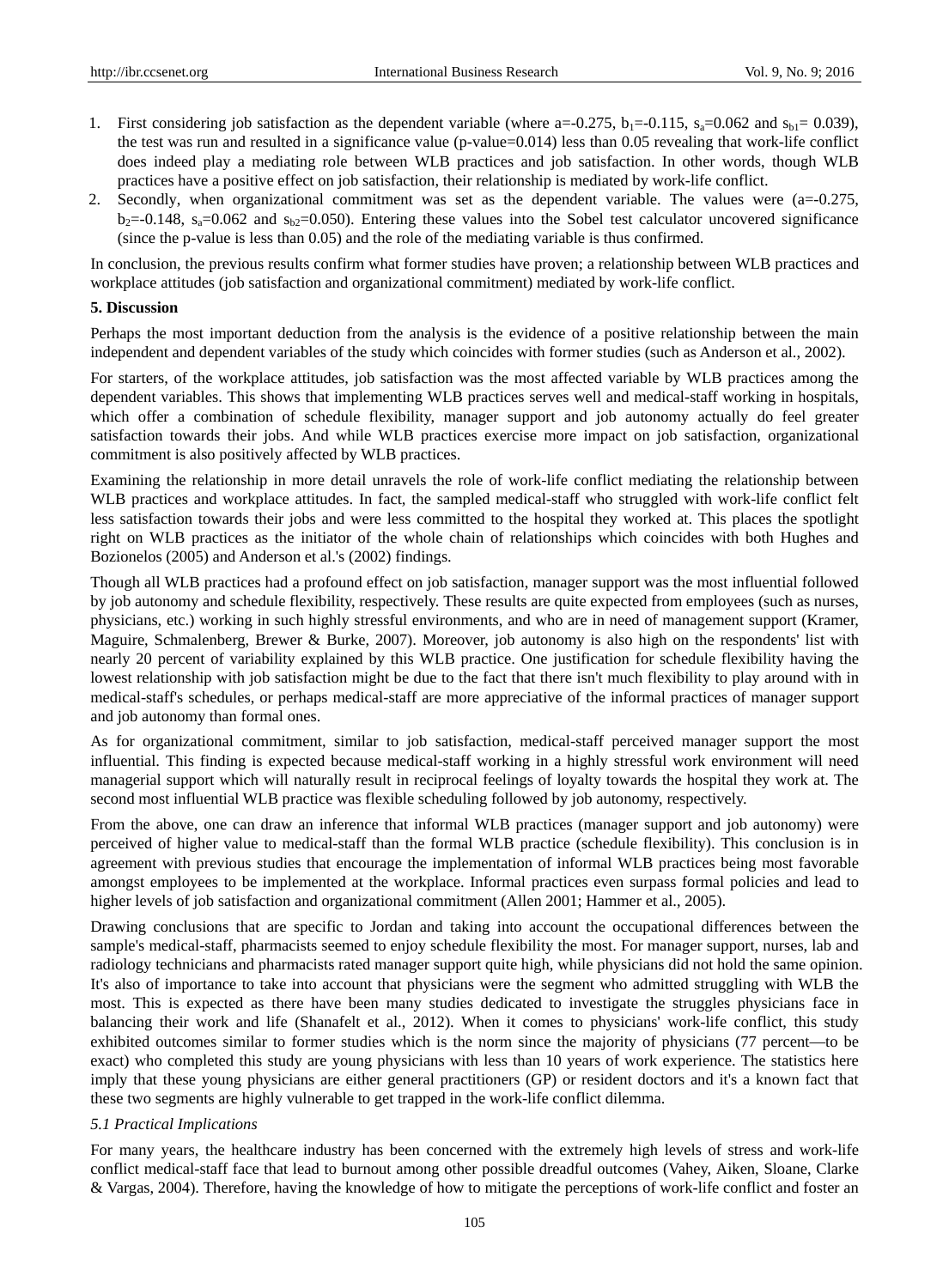environment of WLB could improve the situation by leaps and bounds.

To do so, management must first raise awareness of such a vital matter and then start introducing WLB policies and practices. A look at the previous discussion shows the profound effect of manager support on both job satisfaction and organizational commitment. Manager support could take the form of having a superior who is fair, caring and understanding of the WLB needs of his/her subordinates. This could be implemented by raising awareness among superiors and nurture an environment conducive to WLB as well as embed strategies and set-out polices to increase manager support to medical-staff.

Another positive outcome from the study is that hospital management needn't invest in formal WLB practices that could incur substantial cost and effort. In fact, the study has proven that informal WLB practices are superior to formal ones and this coincides with former studies such as Anderson et al.'s (2002). This means that informal WLB practices—though often ignored—could not only save management the burden of introducing formal WLB practices but also have an essential role in achieving the desired outcomes of positively influencing employees' attitudes towards their jobs (Ahmad & Omar, 2012).

Finally, it can be noted that, in terms of work-life conflict, it is physicians who are struggling the most—according to their perception. Therefore, an action point from management's part could be to offer extra support to those physicians.

## *5.2 Recommendations and Future Research*

Due to the fact that the vast majority of studies concerning WLB have been mainly conducted in western countries, and because part this study's mission was to fill the gap in the literature when it came to studies tapping the WLB concept in developing countries, one study will not be sufficient to cover all aspects of WLB. Accordingly, this study calls out researchers to carry out similar studies in developing countries. Furthermore, the study could be expanded to include more WLB practices.

Add to the above, this study included all medical staff regardless of occupation, gender, age, years of experience, etc. and since the findings concluded that physicians are among the most struggling segment in terms of work-life conflict, future studies could be dedicated to study WLB for a specific segment. Alternatively, the study could be applied to a whole other sector all-together to see if the study yields similar results between various sectors.

#### **6. Conclusion**

Among the numerous studies that were dedicated to investigate antecedents and outcomes of WLB (Koubova & Buchko, 2013), this study stands out as one of the few that took an established concept as WLB and applied to a highly demanding field (i.e. healthcare) in the context of a developing country such as Jordan. The study added to the body of literature the confirmation of a significantly statistical relationship between WLB practices and workplace attitudes (job satisfaction and organizational commitment) mediated by work-life conflict for medical-staff working in private hospitals in Jordan. This coincides with outcomes of similar studies conducted in western settings such as Anderson et al.'s (2002).

The study also highlighted manager support as the most contributing factor among all WLB practices under investigation towards workplace attitudes. In fact, in this casualty relationship, about third of the variance in job satisfaction was attributed to manager support.

Another key revelation is that informal WLB practices played a much substantial part in explaining the dependent variables than formal practices did. This outcome agrees with former studies that drew similar conclusions (Anderson et al., 2002; Ahmad & Omar, 2012). Moreover, the role of work-life conflict plays as the mediator in the study's model is confirmed. This finding points to the importance of WLB practices in mitigating struggles arising from conflicting work and life demands.

The above discussion praises WLB for being a concept that not only alleviates conflicts between employees' work-life issues, but also has a significant influence on increasing job satisfaction and organizational commitment. Also, the study portrays WLB as a multi-dimensional concept that could be approached from different angles—making research about its multi-dimensionality not only intriguing but also imperative.

## **Acknowledgments**

The researchers would like to thank the private hospitals in Jordan who participated in this study in facilitating questionnaire distribution to their medical-staff.

## **References**

Agarwal, S., & Lenka, U. (2015). Study on work-life balance of women entrepreneurs – review and research agenda. *Industrial and Commercial Training, 47*(7), 356-362. http://dx.doi.org/10.1108/ICT-01-2015-0006

Ahmad, A., & Omar, Z. (2012). Effects of informal work-family support on job performance: Mediating roles of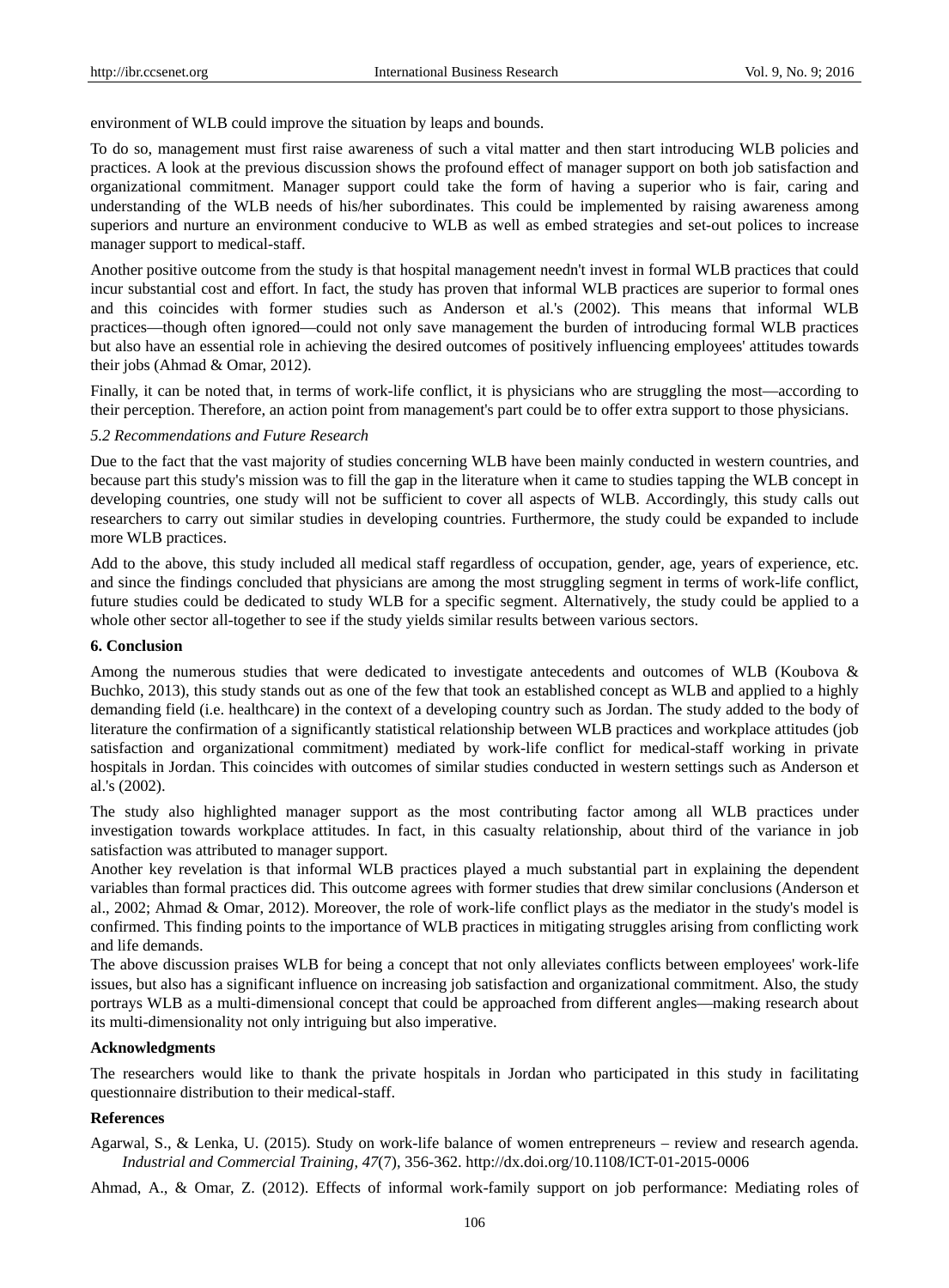work-family conflict and job satisfaction. *The Journal of International Management Studies, 7*(2), 202-206.

- Allen, N., & Meyer, J. (1990). The measurement of antecedents of affective, continuance and normative commitment to the organization. *Journal of Occupational Psychology, 63,* 1-18. http://dx.doi.org/10.1111/j.2044-8325.1990.tb00506.x
- Allen, T. (2001). Family-supportive work environments: The role of organization perceptions. *Journal of Vocational Behavior, 58,* 414-435. http://dx.doi.org/10.1006/jvbe.2000.1774
- Anderson, S., Coffey, B., & Byerly, R. (2002). Formal organizational initiatives and informal workplace practices: links to work–family conflict and job-related outcomes. *Journal of Management, 28*(6), 787-810.
- Beauregard, T. A., & Henry, L. C. (2009). Making the link between work-life balance practices and organizational performance. *Human Resource Management Review, 19,* 9-22. http://dx.doi.org/10.1016/j.hrmr.2008.09.001
- Becker, B., & Huselid, M. (1998). High performance work systems and firm performance: A synthesis of research and managerial implications. *Research in Personnel and Human Resources Management, 16, 53-101.*
- Becker, P., & Moen, P. (1999). Scaling back: Dual earner couples work family strategies. *Journal of Marriage and the Family, 61,* 995-1007. http://dx.doi.org/10.2307/354019
- Blum, T., Fields, D., & Goodman, J. (1994). Organization-level determinants of women in management. *Academy of Management Journa*l*, 37*(2), 241-268. http://dx.doi.org/10.2307/256829
- Boyar, S., Carson, C., Mosley, J. D., Maertz, J. C., & Pearson, A. (2006). Assessment of the validity of Netemeyer et al.'s (1996) WFC and FWC scales. *International Journal of Conflict Management, 17*(1), 34-44. http://dx.doi.org/10.1108/10444060610734163
- Brummelhuis, L., & Van der, L. T. (2010). Effective work-life balance support for various household structures. *Human Resource Management, 49*(2), 173-193. http://dx.doi.org/10.1002/hrm.20340
- Burke, R. (2000). Do managerial men benefit from organizational values supporting work-personal life balance? *Women in Management Review, 15*(2), 81-87. http://dx.doi.org/10.1108/09649420010319606
- De Menezes, L. (2012). Job satisfaction and quality management: An empirical analysis. *International Journal of Operations & Production Management, 32*(3), 308-328. http://dx.doi.org/10.1108/01443571211212592
- Deery, M., & Jago, L. (2015). Revisiting talent management, work-life balance and retention strategies. *International Journal of Contemporary Hospitality Management, 27*(3), 453-472. http://dx.doi.org/10.1108/IJCHM-12-2013-0538
- Dunne, H. (2007). Putting balance into business: Work/life balance as a business strategy for avoiding brain drain. *Strategic HR Review, 6*(6), 28-31. http://dx.doi.org/10.1108/14754390780001014
- Felstead, A., Jewson, N., Phizacklea, A., & Walter, S. (2002). Opportunities to work at home in the context of work-life balance. *Human Resource Management Journal, 12,* 54-76. http://dx.doi.org/10.1111/j.1748-8583.2002.tb00057.x
- Frye, N., & Breaugh, J. (2004). Family-friendly policies, supervisor support, work-family conflict, and satisfaction: A test of a conceptual model. *Journal of Business and Psychology, 19*(2), 197-220. http://dx.doi.org/10.1007/s10869-004-0548-4
- Hackman, J., & Oldham, G. (1976). Motivation through the design of work: Test of a theory. *Organizational Behavior and Human Performance, 16,* 250-279. http://dx.doi.org/10.1016/0030-5073(76)90016-7
- Hammer, B., Neal, M., Newsom, J., Brockwood, K., & Colton, C. (2005). A longitudinal study of the effects of dual-earner couples' utilization of family-friendly workplace supports on work and family outcomes. *Journal of Applied Psychology, 90,* 799-810. http://dx.doi.org/10.1037/0021-9010.90.4.799
- Helmle, J., Botero, I., & Seibold, D. (2014). Factors that influence perceptions of work-life balance in owners of copreneurial firms. *Journal of Family Business Management, 4*(2), 110-132. http://dx.doi.org/10.1108/JFBM-06-2014-0013
- Higgins, C., Duxbury, L., & Irving, R. (1992). Work-family conflict in the dual career family. *Organizational Behavior and Human Decision Processes, 51,* 51-75. http://dx.doi.org/10.1016/0749-5978(92)90004-Q
- Hill, E. J., Grzywacz, J. G., Allen, S., Blanchard, V. L., Matz-Costa, C., Shulkin, S., & Pitt-Catsouphes, M. (2008). Defining and conceptualizing workplace flexibility. *Community, Work, and Family, 11,* 149-163. http://dx.doi.org/10.1080/13668800802024678
- Hughes, J., & Bozionelos, N. (2007). Work-life balance as source of job dissatisfaction and withdrawal attitudes.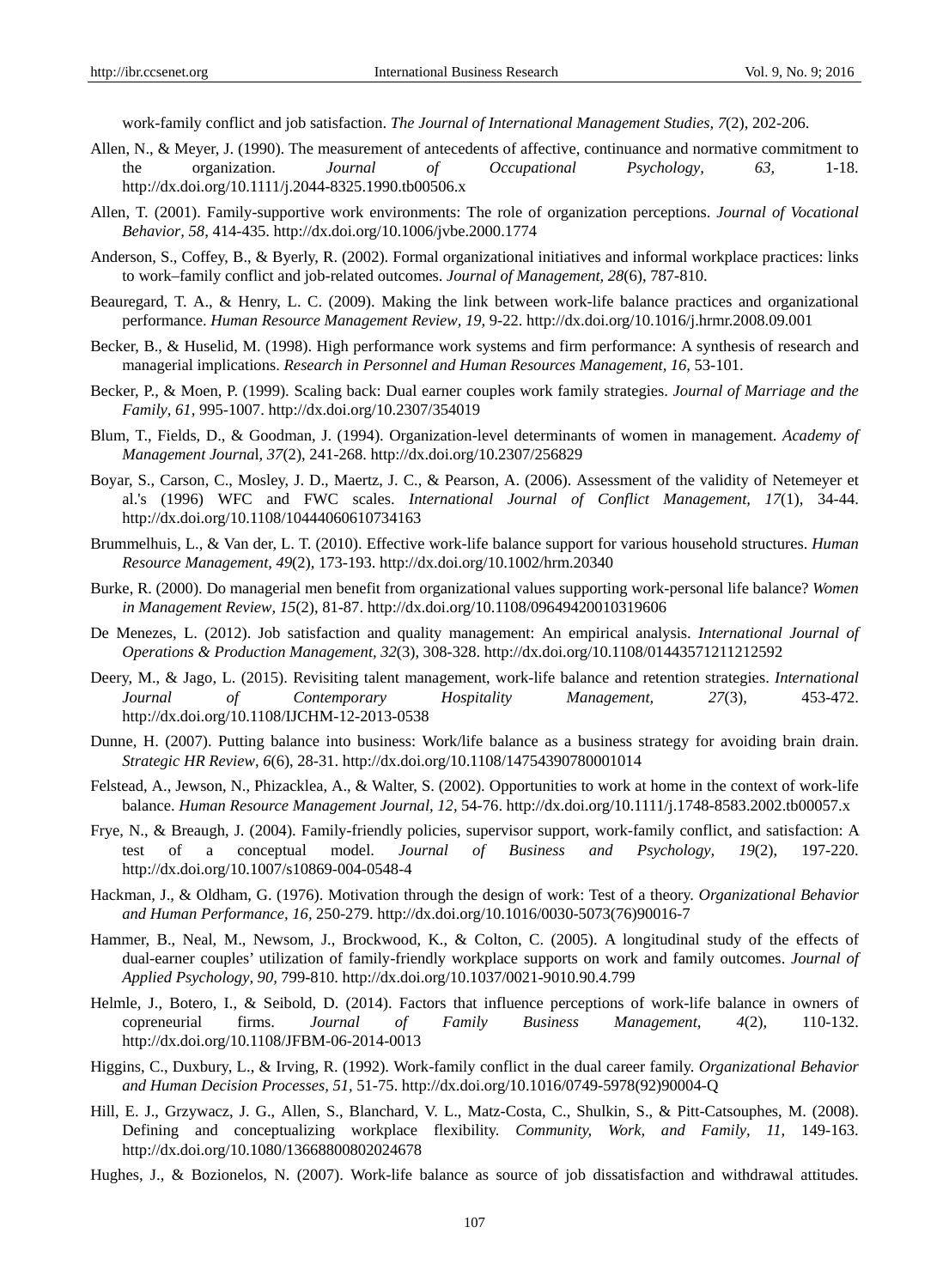*Personnel Review, 36*(1), 145-154. http://dx.doi.org/10.1108/00483480710716768

- Hyland, M. M. (2000). Flexibility *in work arrangements: How availability, preferences and use affect business outcomes*. Paper presented at the Annual Meeting of the Academy of Management, Toronto, ON.
- Jain, S., & Nair, S. K. (2013). Research on work-family balance: A review. *Business Perspectives and Research, 2*(1), 43-58.
- Karatepe, O. M. (2012). Perceived organizational support, career satisfaction, and performance outcomes: A study of hotel employees in Cameroon. *International Journal of Contemporary Hospitality Management, 24*(5), 735-752. http://dx.doi.org/10.1108/09596111211237273
- Konrad, A., & Mangel, R. (2000). The impact of work-life programs on firm productivity. *Strategic Management Journal, 21,* 1225-1237. http://dx.doi.org/10.1002/1097-0266(200012)21:12<1225::AID-SMJ135>3.0.CO;2-3
- Koubova, V., & Buchko, A. (2013). Life-work balance. *Management Research Review, 36*(7), 700-719. http://dx.doi.org/10.1108/MRR-05-2012-0115
- Kramer, M., Maguire, P., Schmalenberg, C., Brewer, B., & Burke, R. (2007). Nurse manager support: what is it? structures and practices that promote it. *Nursing Administration Quarterly, 31*(4), 325-340. http://dx.doi.org/10.1097/01.NAQ.0000290430.34066.43
- Lu, L., Kao, S., Chang, T., Wu, H., & Cooper, C. (2008). Work/family demands, work flexibility, work/family conflict and their consequences at work: A national probability sample in Taiwan. *International Journal of Stress Management, 15,* 1-21. http://dx.doi.org/10.1037/1072-5245.15.1.1
- Mas-Machuca, M., Berbegal-Mirabent, J., & Alegre, I. (2016). Work-life balance and its relationship with organizational pride and job satisfaction. *Journal of Managerial Psychology, 31*(2), 586-602. http://dx.doi.org/10.1108/JMP-09-2014-0272
- Meyer, J., & Allen, N. (1997). *Commitment in the workplace: Theory, research, and application*. Thousand Oaks, CA: Sage.
- Ministry of Health. (2014). *Private hospitals in Jordan*. Retrieved from http://www.moh.gov.jo/EN/HealthSectorBodies/Pages/Private-Hospitals.aspx.
- Moore, F. (2007). Work-life balance: Contrasting managers and workers in an MNC. *Employee Relations, 29*(4), 385-399. http://dx.doi.org/10.1108/01425450710759217
- Muna, F., & Mansour, N. (2009). Balancing work and personal life: The leader as acrobat. *Journal of Management Development, 28*(2), 121-133. http://dx.doi.org/10.1108/02621710910932089
- Netemeyer, R., Boles, J., & McMurrian, R. (1996). Development and validation of work-family conflict and family-work conflict scales. *Journal of Applied Psychology, 8,* 400-410. http://dx.doi.org/10.1037/0021-9010.81.4.400
- Oxford Business Group. (2009). *The report: Jordan 2009*. London, UK: Oxford Business Group.
- Parasuraman, S., & Simmers, C. (2001). Type of employment, work–family conflict and well-being: A comparative study. *Journal of Organizational Behavior, 22*(5), 551-568. http://dx.doi.org/10.1002/job.102
- Premeaux, S., Adkins, C., & Mossholder, K. (2007). Balancing work and family: A field study of multi-dimensional, multi-role work-family conflict. *Journal of Organizational Behavior, 28,* 705-727. http://dx.doi.org/10.1002/job.439
- Roberts, K. (2007). Work-life balance the sources of the contemporary problem and the probable outcomes. *Employee Relations, 29*(4), 334-351. http://dx.doi.org/10.1108/01425450710759181
- Shanafelt, T., Boone, S., Tan, L., Dyrbye, L., Sotile, W., Satele, D., … Oreskovich, M. (2012). Burnout and satisfaction with work-life balance among US physicians relative to the general US population. *Arch Intern Med, 172*(18), 1377-1385. http://dx.doi.org/10.1001/archinternmed.2012.3199
- Shockley, K., & Allen, T. (2007). When flexibility helps: Another Look at the availability of flexible work arrangements and work–family conflict. *Journal of Vocational Behavior, 71,* 479–493. http://dx.doi.org/10.1016/j.jvb.2007.08.006
- Smith, M., & Carroll, M. (2002). Employment patterns for the future: Balancing work and family life in two local authorities. *Social Conceptions of Time*, 109-125. http://dx.doi.org/10.1057/9780230501928\_8
- Sobel, M. E. (1982). *Asymptotic confidence intervals for indirect effects in structural equation models*. Washington DC: